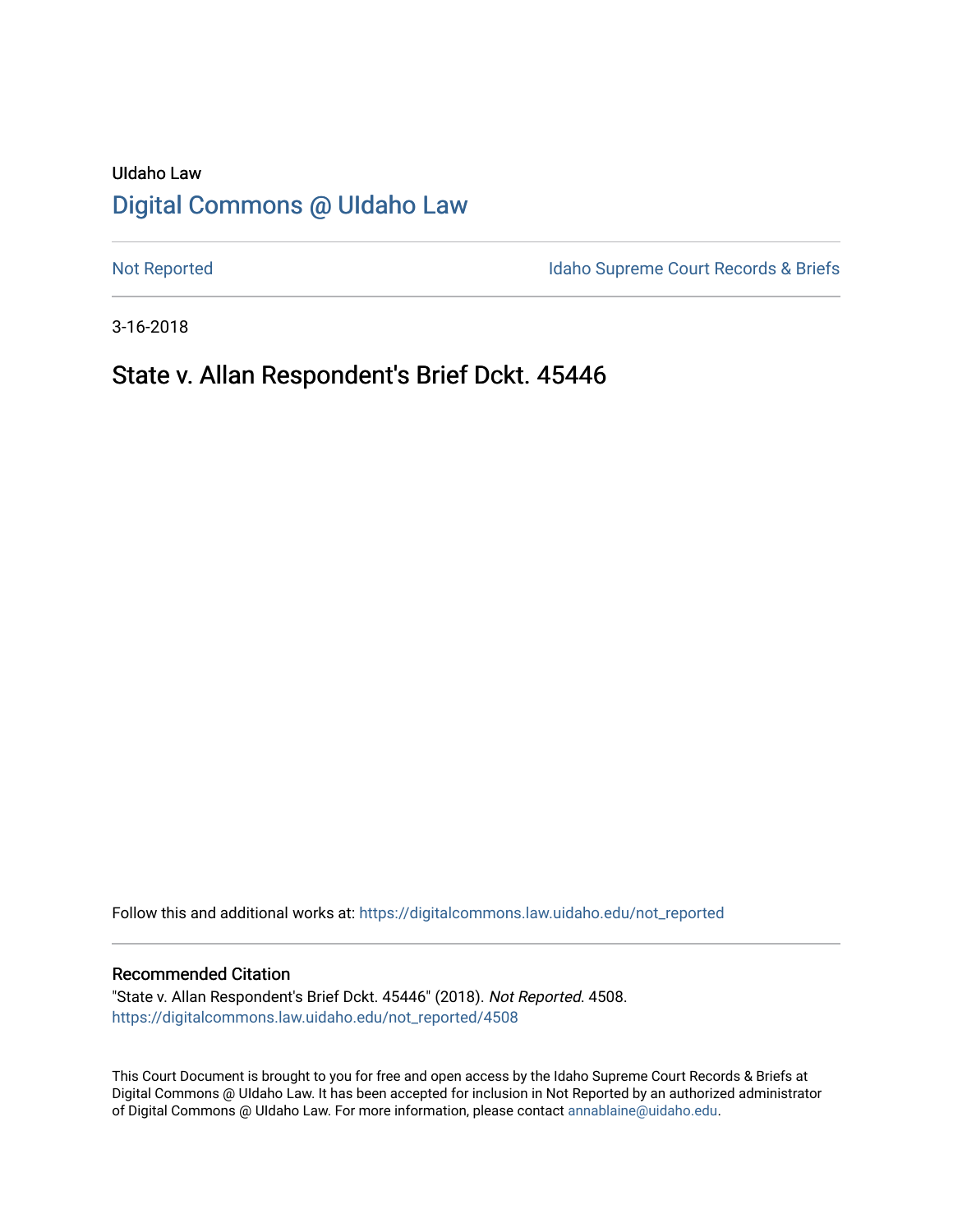LAWRENCE G. WASDEN Attorney General State of Idaho P.O. Box 83720 Boise, Idaho 83720-0010 (208) 334-4534

PAUL R. PANTHER Deputy Attorney General Chief, Criminal Law Division

LORI A. FLEMING Deputy Attorney General

#### IN THE SUPREME COURT OF THE STATE OF IDAHO

| STATE OF IDAHO,        |  |
|------------------------|--|
| Plaintiff-Respondent,  |  |
| V.                     |  |
| BRANDON JEFFREY ALLAN, |  |
| Defendant-Appellant.   |  |
|                        |  |

 NO. 45446 Bannock County Case No. CR-2016-12522

RESPONDENT'S BRIEF

<u>Issue</u>

Is Allan's sentencing challenge barred by the doctrine of invited error?

#### Allan's Sentencing Challenge Is Barred By The Doctrine Of Invited Error

Pursuant to a binding Rule 11 plea agreement, Allan pled guilty to trafficking in methamphetamine (28 grams or more, but less than 200 grams) and possession of methamphetamine with intent to deliver, and the parties stipulated to concurrent unified sentences of eight years, with four years fixed. (R., pp.137-39, 155.) The district court followed the plea agreement and imposed concurrent unified sentences of eight years, with four years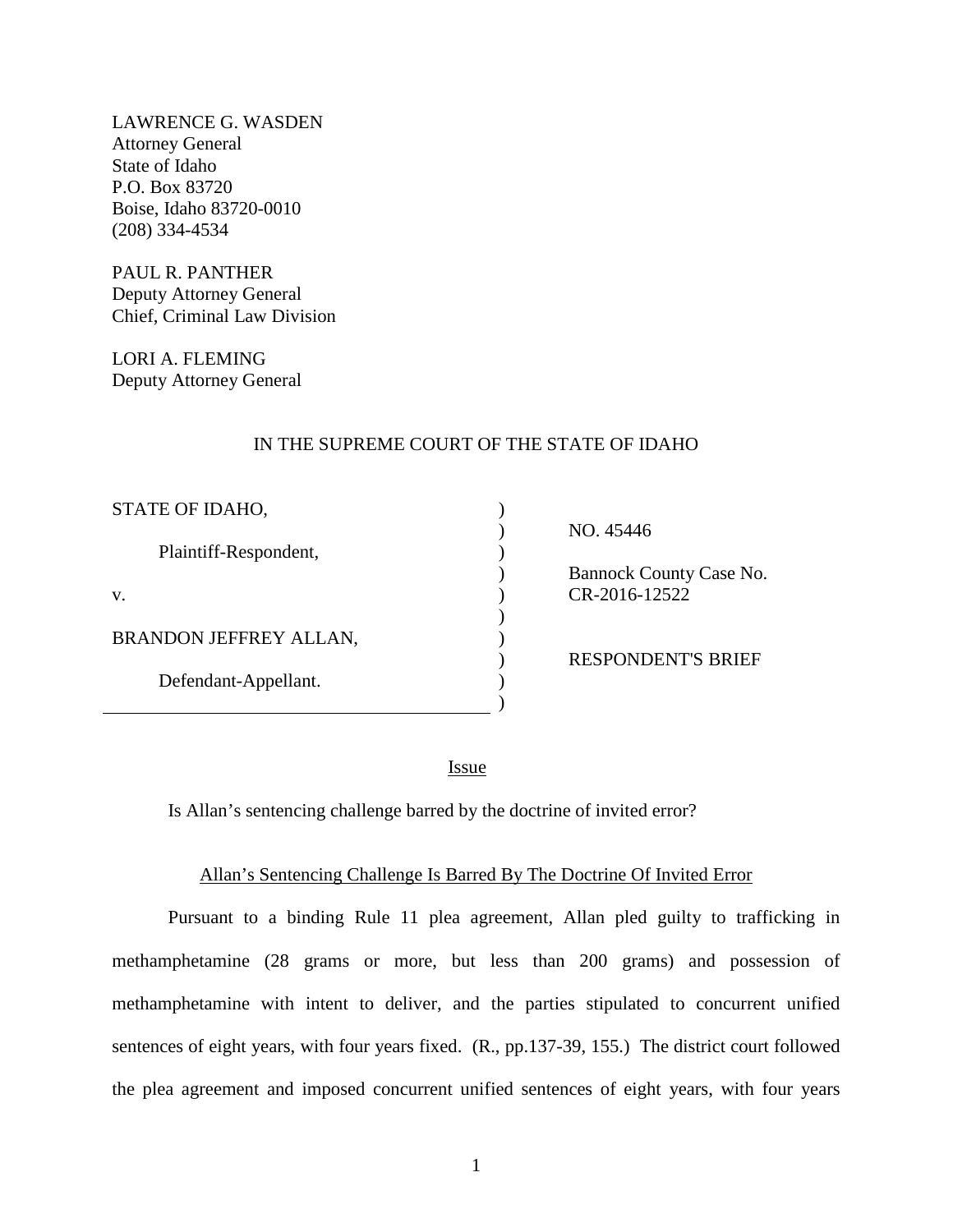fixed. (R., pp.173-76.) Allan filed a notice of appeal timely from the judgment of conviction. (R., pp.187-89.)

"Mindful that the district court follow[ed] the plea agreement and imposed the agreedupon sentence," Allan nevertheless asserts that his concurrent unified sentences of eight years, with four years fixed, are excessive. (Appellant's brief, pp.2-4.) Allan provides no argument in support of his claim. Allan requested the sentences he received and is therefore precluded by the invited error doctrine from challenging the sentences on appeal.

A party is estopped, under the doctrine of invited error, from complaining that a ruling or action of the trial court that the party invited, consented to or acquiesced in was error. State v. Carlson, 134 Idaho 389, 402, 3 P.3d 67, 80 (Ct. App. 2000). The purpose of the invited error doctrine is to prevent a party who "caused or played an important role in prompting a trial court" to take a particular action from "later challenging that decision on appeal." State v. Blake, 133 Idaho 237, 240, 985 P.2d 117, 120 (1999). This doctrine applies to sentencing decisions as well as to rulings during trial. State v. Leyva, 117 Idaho 462, 465, 788 P.2d 864, 867 (Ct. App. 1990).

Pursuant to the binding Rule 11 plea agreement, signed by Allan, the parties stipulated to the imposition of concurrent unified sentences of eight years, with four years fixed. (R., pp.137- 38.) At sentencing, Allan's counsel requested that the district court "honor the Rule 11 agreement." (8/14/17 Tr., p.11, Ls.17-18.) The district court followed the plea agreement and imposed concurrent unified sentences of eight years, with four years fixed. (R., pp.173-76.) On appeal, Allan acknowledges that he "received the sentences he requested." (Appellant's brief, p.1.) Because Allan received the very sentences he requested, he cannot claim on appeal that the